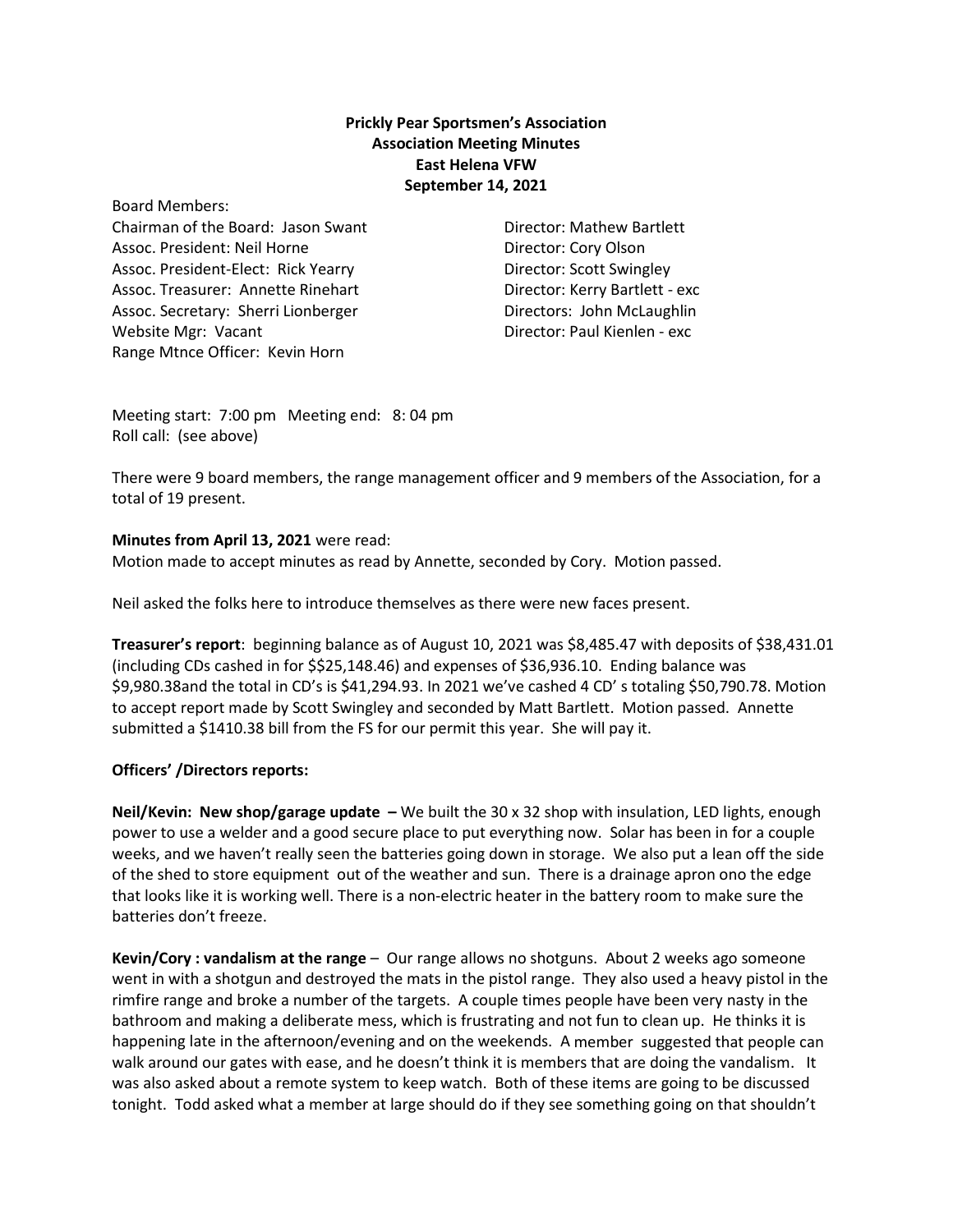be. Kevin suggested get the plate number they are driving and turn it in – just don't put yourself in any danger. If you are comfortable talking to someone about the rules, that's ok. Jason noted that it isn't just pistol, but the speed of the pistol bullet and the damage to the rack and cable system that happens when the bullet speed is high. There are safety issues as well. This vandalism is costing us all in the time it takes Kevin to clean everything up, and fix all of the broken targets, etc. The level of education of new shooters may also be a problem, but where that is the case, we need to help educate them. Matt noted that the new gate system will help as we will know what members are opening the gate and when. Cory noted that the incident has been reported to law enforcement and given a case number. Nothing further is likely until we find more evidence.

**Rick – soil testing:** We are a shooting range and so have lead in the area. We are doing some testing across the range to check the amount of lead and potential removal where the lead is in the berms. In a shotgun range, its easy to extract that lead, but at a rifle range, it is difficult because there are mostly fragments. There aren't a lot of folks who do this removal, but one was found in South Dakota that could do the reclamation. It is a very expensive process and even selling the lead covers only half the cost. We are supposed to do it every 10 years for the FS, but we may not get to it this year. It may cost between \$30‐50,000.

**Neil: 500 yard range –** this is on hold because we need an archaeology study from the FS. It will also cost nearly the same as the lead removal, so the board/association may need to decide priority.

**Rick: Gate Project** ‐ We know more about the gate than we do surveillance right now. They do have 12-24 volt systems to run cameras for security. Some store the images on the camera, others send the images directly to another outside unit, so if the cameras are destroyed, we still would have the images. The gate system can run with 4 to 6 digit codes for each member and can handle several thousand members. If there is a loss of power, the gate latch closes and cannot be opened – which could be a potential issue if someone gets locked in. It will have to be figured out. The system will have random numbers generated for members that will be reissued each year. We will also have cellular control of the gate at the building, which does have cell service. The bugs of the locking gate will be figured out before the system is implemented. The cards will have a random generated number printed on them – Rick and Annette will handle it. We plan to start this for 2022 as long as everything is working appropriately. Our keys have been costing us \$5000 per year, so this system will save a lot of money over a few years.

**Matt: FWP Grant ‐** We have the submittal done for the first reimbursement request for \$35,000+ and we still have about \$11000 of grant money remaining. It will take about 3 weeks to get the check back to us. Matt will determine if the check is to be mailed, or directly deposited.

**Mathew:** - FS - we've had a bad fire season, so when we went to stage 2, we had to make some changes at the range in order to operate, and we chose to shut down for a short time. In the future, if we continue to have these fire seasons, we may need to look into how to accommodate the requirements. We would have had to have a fire fighting person there all day, every day, and an hour past the last shooter. Eventually, they allowed us to open without that , but we had to agree to close if conditions deteriorated again.